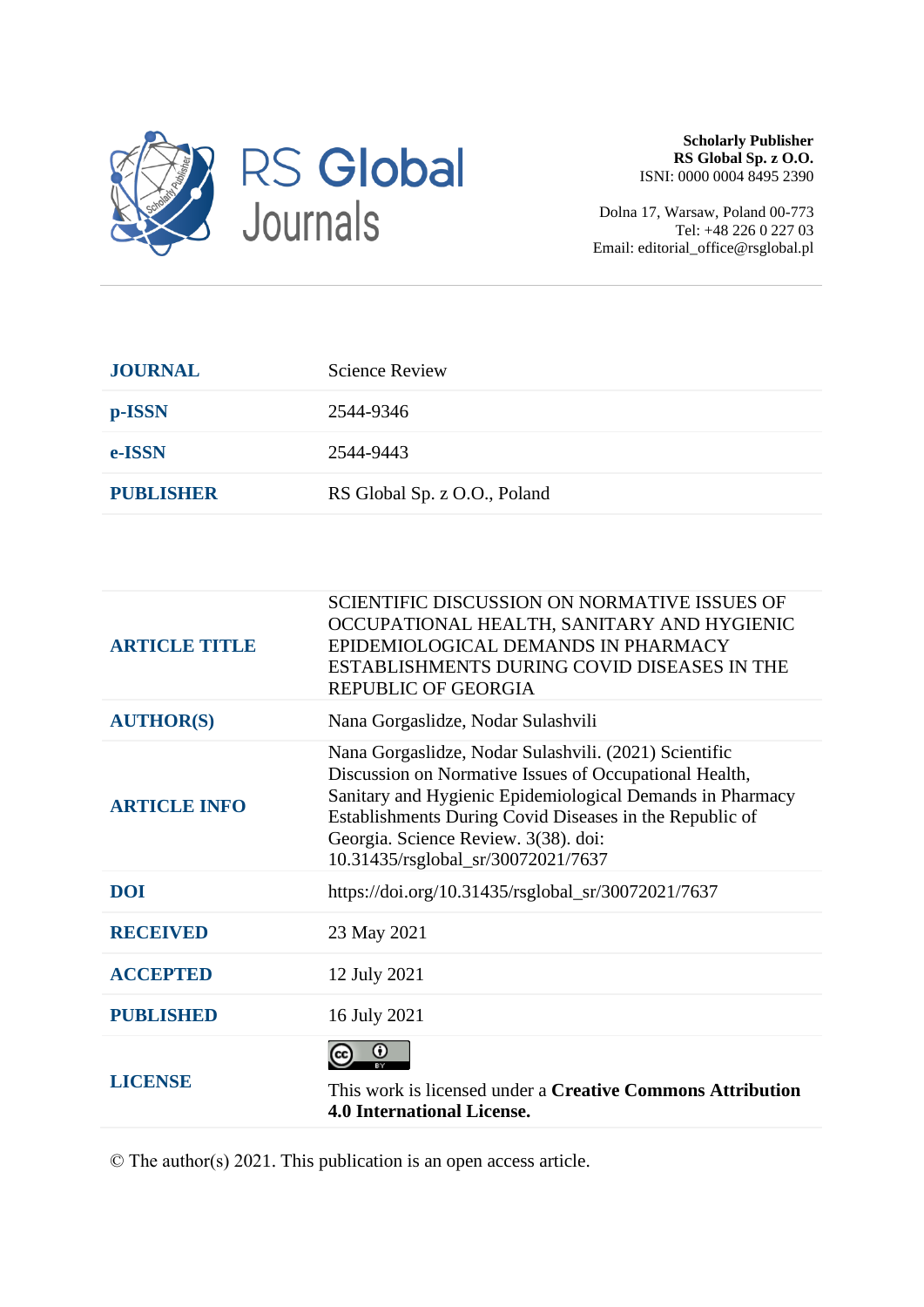# **SCIENTIFIC DISCUSSION ON NORMATIVE ISSUES OF OCCUPATIONAL HEALTH, SANITARY AND HYGIENIC EPIDEMIOLOGICAL DEMANDS IN PHARMACY ESTABLISHMENTS DURING COVID DISEASES IN THE REPUBLIC OF GEORGIA**

*Nana Gorgaslidze, MD, PhD, Doctor of Pharmaceutical Sciences, Professor of Tbilisi State Medical University, Head of The Department of Social and Clinical Pharmacy, Tbilisi, Georgia Nodar Sulashvili, MD, PhD, Doctor by Theoretical Medicine in Pharmaceutical and Pharmacological Sciences, Associate Professor of Tbilisi Open University, International School of Medicine, Division of Pharmacology, Tbilisi, Georgia*

**DOI: https://doi.org/10.31435/rsglobal\_sr/30072021/7637**

#### **ARTICLE INFO**

**Received** 23 May 2021 **Accepted** 12 July 2021 **Published** 16 July 2021

### **KEYWORDS**

Occupational, health, normative, sanitary, hygienic, pharmacy, covid diseases.

#### **ABSTRACT**

Protecting safe working conditions involves the use of ineffective and reliable means of preventing industrial injuries and occupational diseases, technologies, equipment and others. It is natural that the fields, technological processes, etc., are characterized by their specifics and the safety rules should be different for them. In pharmacies, laboratories, training and scientific research laboratories, warehouses, production equipment are subject to daily cleaning. Cabinets in storage rooms should be cleaned as needed, but at least once a week. Wet cleaning of the pharmacy, laboratory/ factory (floor and equipment) before starting work. Only dry cleaning of laboratory / production using disinfectants is not allowed. Waste and rubbish should be collected in special containers with a moving lid and should be removed at least once a day. Hand-washed sinks, toilets and garbage containers should be cleaned, rinsed and disinfected daily. Personnel are required to follow the rules of personal hygiene and industrial sanitation, to carry out the relevant personnel to perform food, smoking, as well as storage of food, tobacco and personal medicines in pharmacies, training and scientific research laboratories and departures. Pharmaceutical establishments do not comply with the hygienic norms of the internal and external environment, physical, chemical and biological factors of the labor process. The facility also does not take into account psychosocial factors related to safety (stress, communication, post-traumatic stress, etc.); Most pharmaceutical establishments (50-60%) do not have a fire board with appropriate equipment, evacuation exit and scheme. Also has no person responsible for the matter; Disobsibility and specialist protection/separation facility prior to pandemic were minimal (increased by 99%) during pandemic; The state should create an appropriate legislative and institutional framework; We think this will help transform the existing department into an effective labor inspectorate. The possibility will be created of the institutional capacity of its independence and efficiency, and the law will also provide guarantees for the individual independence of inspectors. Also, the bill should directly refer to the Labor Inspectorate as the body responsible for law enforcement.

**Citation:** Nana Gorgaslidze, Nodar Sulashvili. (2021) Scientific Discussion on Normative Issues of Occupational Health, Sanitary and Hygienic Epidemiological Demands in Pharmacy Establishments During Covid Diseases in the Republic of Georgia. *Science Review*. 3(38). doi: 10.31435/rsglobal\_sr/30072021/7637

**Copyright:** © 2021 **Nana Gorgaslidze, Nodar Sulashvili.** This is an open-access article distributed under the terms of the **Creative Commons Attribution License (CC BY)**. The use, distribution or reproduction in other forums is permitted, provided the original author(s) or licensor are credited and that the original publication in this journal is cited, in accordance with accepted academic practice. No use, distribution or reproduction is permitted which does not comply with these terms.

**Introduction.** The purpose of the labor legislation in Georgia is to regulate the relationship between the employer and the employee through clearly defined legal regulation that excludes the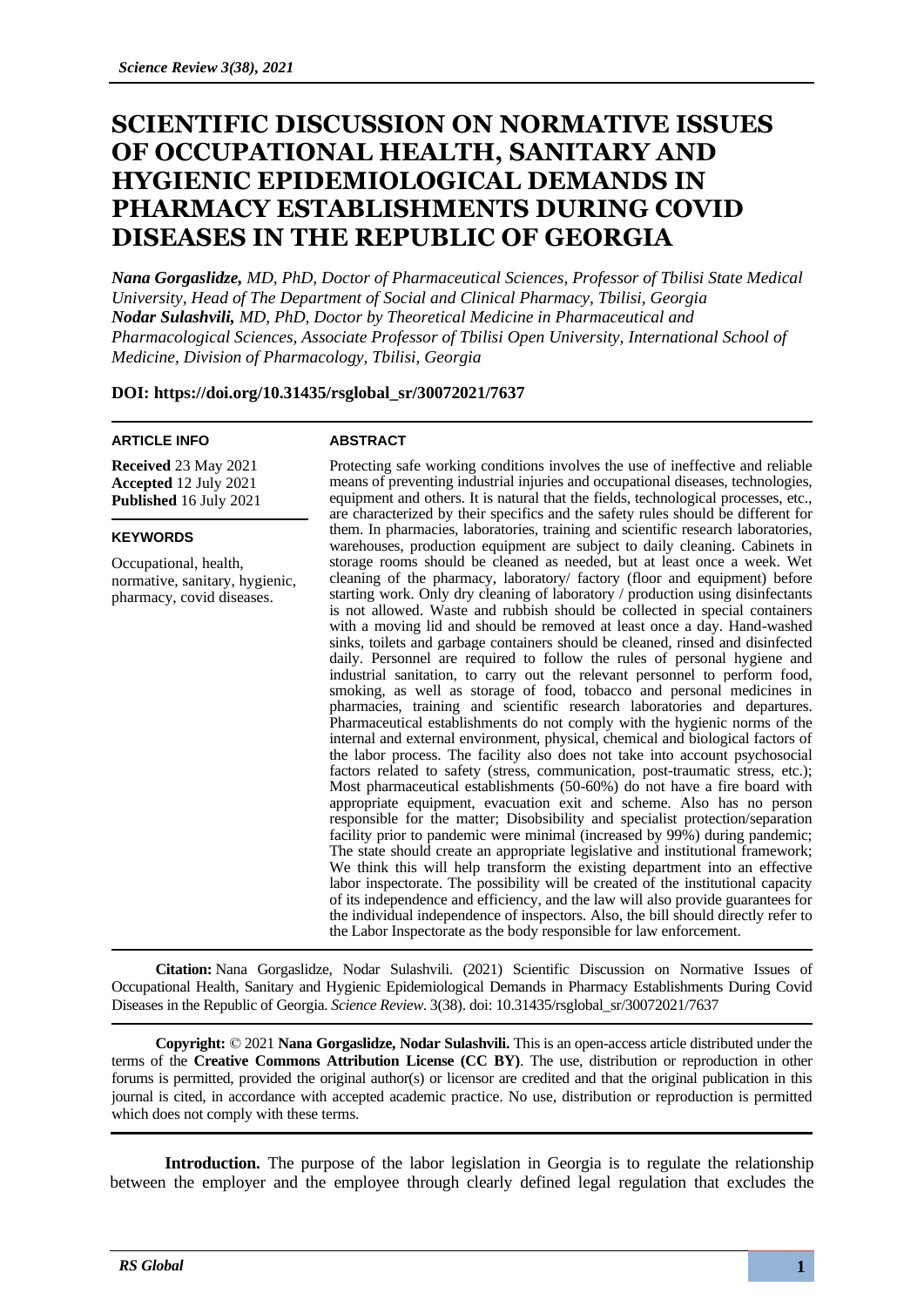exploitation of the employee and creates the possibility of work based on human dignity, freedom and self-development [1-2]. Accordingly, the purpose of labor legislation is to regulate private legal relations at the normative level to the extent that it is necessary for the proper social protection of workers [3, 4]. The employer is obliged to provide the candidate with information about the work to be performed, working conditions, contract form, remuneration and legal status of the employee during the employment relationship [5, 6].The performance of the assigned work is usually subject to organizational regulation and the daily and/or weekly hourly work schedule set by the employer. Under such organizational arrangements, it is important to classify time into work, break, and leisure time [7, 8].

Working time includes the time that an employee must use to fulfill a contractual obligation. Break time is the period of time between working hours, while break time is defined by labor law as leave periods and days off [9] .Overtime work is voluntary, although the Labor Code provides for exceptional cases where overtime work becomes mandatory for an employee. These cases are:- To prevent natural disasters and/or to eliminate their consequences;-Unpaid; To prevent an industrial accident and/or to liquidate its consequences with appropriate compensation [10, 11]. The Labor Code establishes the right of the employer to take paid leave of 24 working days and unpaid leave of 15 calendar days [12]. Depending on the specifics of the work, the Labor Code provides for additional leave for those working in heavy, harmful or hazardous work in the amount of 10 calendar days a year. The list of such works is approved by the order of the Minister for Internally Displaced Persons from the Occupied Territories of Georgia, Labor, Health and Social Protection [13, 14].

The employer is obliged to provide the employee with the safest working environment for health. The need for individual measures to protect and maintain the health of employees is particularly high in some areas of employment [15]. In order to protect the health of employees in the workplace, as well as the importance of the work performed, national legislation provides for cases and rules for mandatory periodic medical examination of an employee at the expense of the employer. Periodic and regular medical examinations are required depending on the content of the activity. With the exception of cases provided for by a regulatory enactment, the employer has the right to determine additional conditions for a medical examination [16, 17].

Working conditions. An important prerequisite for the rational use of employees' working time and, in general, for increasing the efficiency of their work are normal working conditions and the establishment of rational internal rules for work and rest at the enterprise. Work should be carried out in normal, favorable conditions, and when planning a workplace and its technological equipment, it is necessary to take into account the latest advances in technology and technology [18,19]. This significantly helps to reduce staff fatigue, save time, improve staff efficiency and ultimately improve work efficiency and success. Quite common in the West is the so-called. "The theory of human capital". According to this theory, the knowledge and skills of employees are considered to belong to their organization, which generates income. And the costs of acquiring this knowledge (personnel recruitment, selection, salary, adaptation, training, certification, improvement of working conditions) are considered an investment. Although the efficiency of such investments is the highest and, in addition, people are the most important resource for them, there are still records in the educational and scientific literature of these countries that seem to be the least developed, for example, finance, manufacturing. , marketing, materials Management of technical supply [20,21]. In the Georgian realities, only the first steps are being taken in this direction against a very poor background of economic development, wages, employment and living standards. Thus, when it comes to the successful management of an organization, it should in principle be said that limiting investments in human resources, ignoring the factor of trust and respect, inadequate staff motivation, reducing concern and social insecurity by boomerangs return to the development of the company [22, 23, 24].

The International Labor Organization (ILO) was formed in 1919 as part of the League of Nations to protect workers' rights. Later, the ILO joined the United Nations. The UN itself protects the rights of workers.

1. Everyone has the right to work, free choice of work, fair and favorable working conditions and protection from unemployment;

2. Everyone has the right to equal pay for equal work without any discrimination;

3. Everyone who works has a just and favorable standard of living that ensures the dignity of himself and his family and, if necessary, provides other means of social protection;

4. Everyone has the right to form trade unions and join trade unions to protect their interests.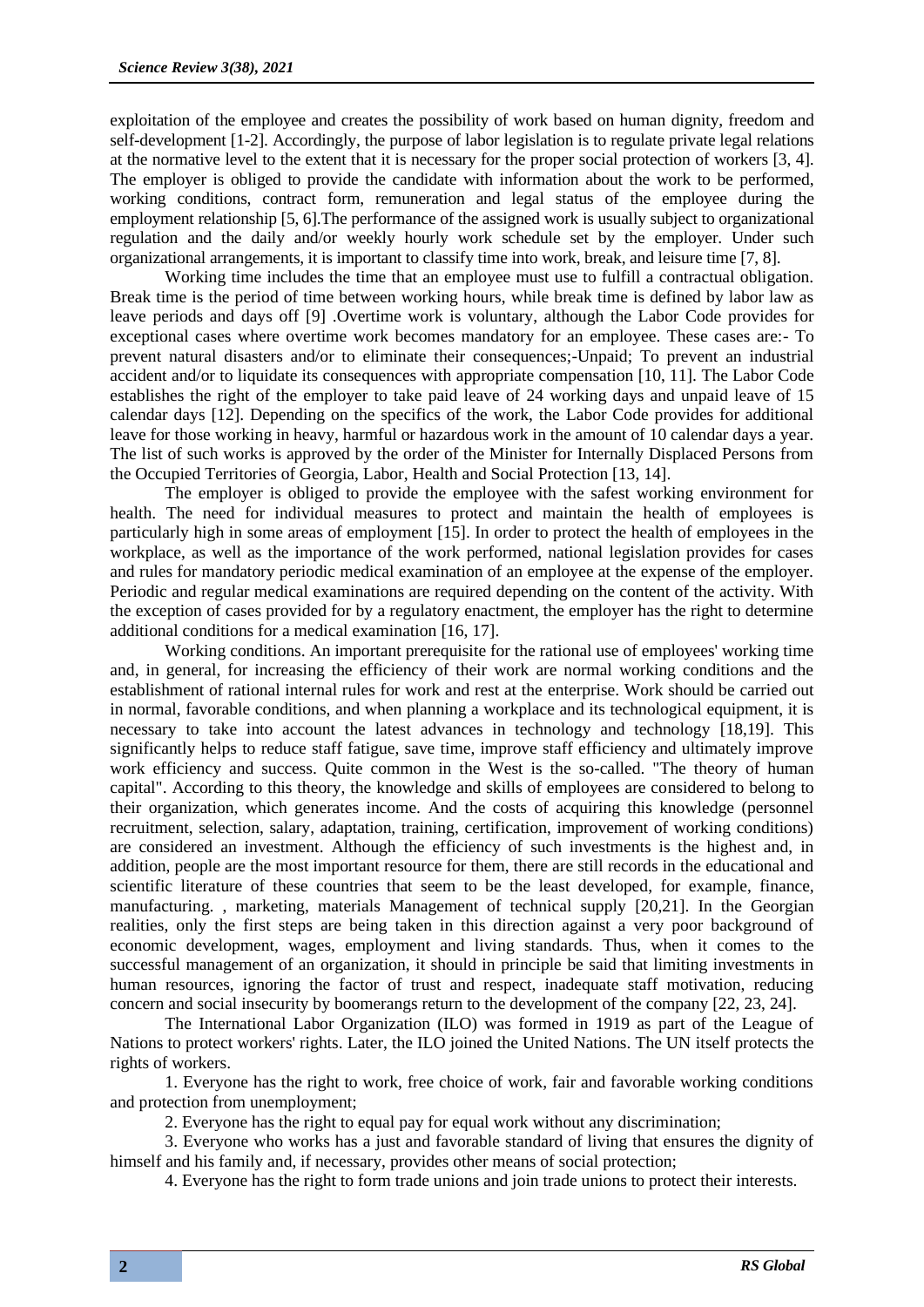5. Everyone has the right to rest, including reasonable limitations of working hours and paid vacation.

The International Labor Organization has developed international labor standards, which are set out in the Declaration of Fundamental Principles and Rights, which are widely recognized and of particular importance. They are widely used regardless of a country's level of development or ratification of cultural property and related conventions [25, 26].

These standards are composed of qualitative rather than quantitative standards and do not define specific levels of working conditions, wages, or occupational safety and health standards. They are not intended to measure comparative advantage. The main labor standards are human rights, they are recognized in internationally ratified international human rights instruments, including the Convention on the Rights of the Child [27, 28].

Employees' rights in the UK include the right to work, a paid disciplinary process during which they are eligible for escort, daily breaks, paid leave and more. Safety and social resilience include: protecting employees' rights and safe working conditions, preventing human trafficking and eliminating child labor. In pharmaceutical institutions, hygiene standards are required and adhered to. Pharmacy institutions are all institutions in which pharmaceutical activities are carried out. When carrying out pharmaceutical activities under the influence of high-risk factors, possible cases of occupational diseases of an employee may develop [29, 30].

An occupational disease (acute or chronic) develops under the influence of factors that threaten the working environment and the production process, causes a deterioration in his health and/or restriction of his professional ability to work in the short or long term, and is determined by the legislation of Georgia. [31, 32]. Therefore, the specifics of pharmaceutical activities should be taken into account, in particular: the development of a new pharmaceutical product (molecule), the use of various chemicals and technologies, which, in turn, require special precautions. Also, one cannot ignore the necessary characteristics during storage, transportation, delivery, consumption of finished products, and, as a result, the need to comply with sanitary and hygienic working conditions [33, 34].

Related to the pharmaceutical industry: measures related to waste collection, processing, waste disposal, pollution control and other waste management processes. Therefore it is necessary to consider:

1. Sanitary-hygienic characterization of working conditions - physical, chemical, biological factors of the production and/or working environment and the labor process;

2. The permissible norms of chemical substances in the air of the working zone of the pharmaceutical institution shall be used for the hygienic assessment of the working conditions for the following purpose: A) To determine the conformity with the hygienic norms to check the working conditions of the employees and to make a hygienic conclusion; B) To determine the priority direction during the implementation of remedial measures and to determine its effectiveness; C) To create a database at the level of enterprise, field, region, republic; D) To determine the level of occupational risk, to take preventive measures and to justify social protection measures; E) To investigate cases of occupational diseases and poisoning.

ISO – The normative act of the International Organization for Standardization provides:

1. The purpose of labeling and marking hazardous chemicals is to inform the contact persons and the user about the harmful effects of these substances on health and the environment, in order to ensure their safe use;

2. In order to safely treat a hazardous chemical and maintain its consumer properties, the creator/manufacturer shall classify the substance / preparation according to the hazard before submitting it to the state examination and registration application, as well as develop a draft of the mark and label;

3. Each category of hazard classification shall be abbreviated, accompanied by the relevant risk phrase or phrases;

4. If the substance is classified as flammable, sensitizing or hazardous to the environment, only the phrase risk shall be used;

5. If a substance is classified as carcinogenic, mutagenic or toxic, the appropriate abbreviation is used to indicate the category (eg 1,2,3) [28, 29].

6. Hazard classification categories are expressed by the following abbreviations: a) Explosive: E b) Oxidizing: O c) Particularly flammable:  $F + d$ ) Highly flammable: F flammable: R10 f) Highly toxic: T +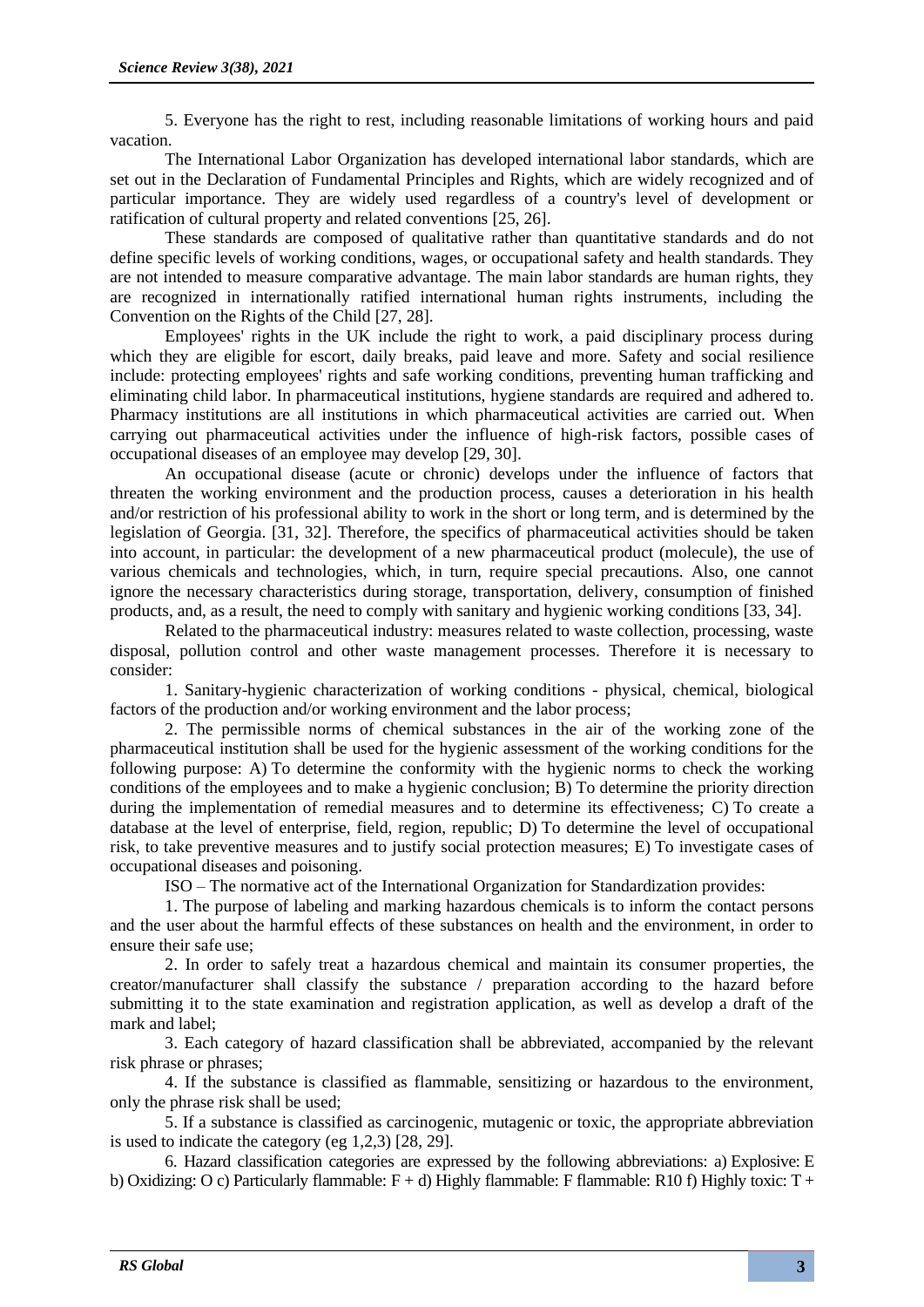g) Toxic: T h) Harmful: Xn i) Corrosive: C j) Irritant: Xi l) Sensitizing: R42 and / or R43 m) Carcinogenic: Carc. Cat. (1) n) Mutagenic: Muta. Cat. (1) n) For toxic reproduction: Repr. Cat. (1) o) for hazardous environment: N and / or R52, R53, R59.

7. Hazard classification categories are represented by symbols with risk R-phrases and safety S-phrases.

8. The user who carries out the use of hazardous chemicals is obliged to ensure the maintenance of the label and mark on the container.

In order to investigate and study the possible danger, the data are important, in particular the information on the label, which is emphasized in the mentioned normative act. Required:

A) For the substance - trade name, chemical name, synonyms common according to IUPAC and CAS number; B) For the drug - trade name, chemical names of the constituents according to IUPAC, CAS numbers and concentrations; C) State registration number; D) Scope of application; E) Complete information about the manufacturer, importer or distributor of the substance / preparation: name, surname, address, telephone; F) Date of manufacture, expiration date, batch or series number, storage conditions, net, mass; G) Symbols and signs of the relevant classification of danger; H) R-phrases indicating a specific hazard; I) S-phrases denoting security measures; J) Information on first aid.

The same document defines:

1. How to provide the required information on the label: A) For hazardous chemicals used within the country - in Georgian; B) For export chemicals in several foreign languages (English, Russian, German, French, Spanish, etc.); C) The inscription should be easy to understand for the carrier and the professional user.

2. The label shall indicate the prohibition of re-use of packaging or material, as well as recommendations for its disposal and decontamination;

3. The label must be firmly affixed to the packaging container or material as soon as the chemical is packaged;

4. The dimensions of the label are determined according to the volume of the container. The size of the label should not exceed: A) in case of volume up to 3 liters - 52X74 mm; B) in case of volume more than 3 liters and not more than 50 liters - 105X148 mm; C) in case of volume more than 50 liters and not more than 500 liters - 148X210 mm;

5. Each symbol on the label should occupy 1/10 of the surface of the container and at the same time should not be less than 1 cm;

6. Danger symbols shall be displayed in accordance with Annex 3. If the danger is indicated by more than one symbol, then on the label: A) When displaying the necessary E symbol, it is not necessary to display the F, F + and O symbols; B) It is not necessary to display the symbols Xn, Xi, C when the necessary  $T + or T$  symbol is displayed; C) it is not necessary to display the symbols Xn, Xi when displaying the necessary C symbol; D) Necessary Xn, display of the symbol Xi is not required when displaying the symbol;

7. Symbols should be drawn in a square on a black, orange-yellow background;

8. Risk phrases for the label are selected according to the hazard criteria. A maximum of six phrases are used to describe the risk. Mixed risk phrases are used when necessary. If a substance is characterized by several categories of hazard the standard phrases should cover all of them;

9. Safety S-phrases for the label are selected according to the risk phrases. A maximum of six S-phrases are usually sufficient to form security measures [35, 36].

From a safety point of view, special importance is attached to the transportation of a pharmaceutical product, which is set out in the same Act as follows:

1. In case of transportation of a chemical substance, the label of the transport container shall include additional information on the number of packed container places placed in the transport container, the net and gross mass of each place, an indication on the normative-technical documentation;

2. If it is practically impossible to label and mark the container of a hazardous chemical due to the size of the container or the nature of the packaging, the relevant information must be reflected in the attached documentation;

3. Requirements for marks include: A) The markings on the label must reflect accurate information about the hazardous chemical; B) The label must be firmly attached to the container. Its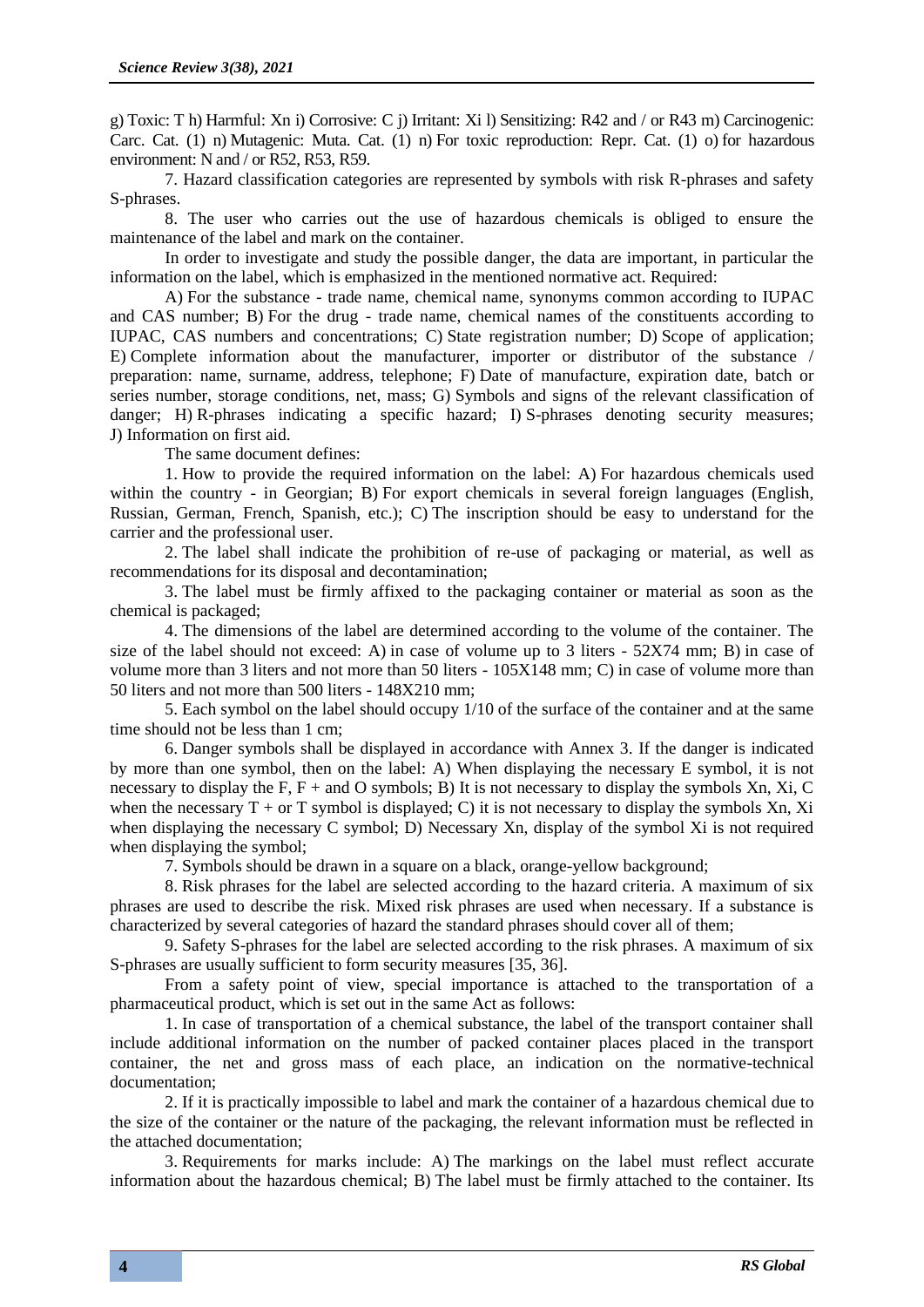size must comply with the requirements set by the norms. The inscription should be clear and easy to understand; C) Labels with signs and symbols depicted on them must be uniform, including the Rphrases of risk and the S-phrases of safety used in the colors used [37].

This document addresses the safety issues of the pharmaceutical product in pharmaceutical establishments, as well as the cases when the patient uses the pharmaceutical product. The Ministry of Labor, Social Affairs, and the Ministry of Internally Displaced Persons from the Occupied Territories of Georgia (hereinafter referred to as the Ministry) is the Labor Safety Supervision Authority in Georgia. Protecting the health of the employed population, preventing occupational and occupational diseases, promoting a safe environment in the workplace. The beneficiaries of the program are citizens of Georgia. The program provides state-sponsored occupational health research for various services, including state-owned enterprises [38, 39].

Among the main tasks and functions of the mentioned department, the implementation of state supervision is defined:

• Implementation of technical regulations and labor safety mechanism for compliance with working conditions in the field of labor safety requirements, observance of safety rules during the production process and other work environment safety control, in case of violation of which the department is authorized to use the sanctioning mechanism;

• Supervise the observance of labor legislation and the investigation and registration of accidents at the place of employment;

• Take preventive measures against human trafficking in order to prevent forced labor;

• Analysis of labor law, violations of labor and health safety and the causes of industrial injuries, development of proposals and recommendations for their elimination and prevention;

• Review of applications, complaints and proposals within the scope of authority granted by the legislation of Georgia.

• Other rights provided by the statute [14, 17, 21].

By the decree of the Government of Georgia, the state program for monitoring the working conditions was approved, the implementation of which was entrusted to the central office of the Ministry. The target group of the program includes employers who give their prior consent to the monitoring. In addition, under this program, employers receive a notification about the inspection 5 working days before the monitoring procedure. Within the program, the target group is selected and the monitoring sequence is determined. The program does not establish the rules for conducting monitoring and its regulation is linked to the issuance of an individual act of the Minister. Violation of labor safety norms is controlled by a labor safety specialist - a person with appropriate qualifications appointed/ invited by the employer, who ensures the introduction and management of labor safety measures to prevent violations of labor safety norms [11, 12, 15].

According to the Georgia-EU Association Agenda for 2014-2016, Georgia has committed itself to establishing a labor inspection mechanism and institution that would have adequate potential to test working conditions and meet International Labor Organization standards.This issue is also defined in Chapters 13 and 14 of the Georgia-EU Association Agreement, the implementation of which is a future perspective.

# **Aim and objectives of the research.**

The aim of the research was to study the legal-normative basis of labor safety, equipment and sanitary-hygienic requirements of activities in pharmaceutical institutions, to identify their strengths and weaknesses, pros and cons, to reflect a specific problem and to find ways to solve, eliminate and resolve it. In order to achieve the above-mentioned goal, we considered it necessary to determine the quality and compliance of the work space safety of the research facilities with the Organic Law of Georgia on Labor Safety. Assessing the risk of harm to personnel and consumers was considered an existing epidemic. Regarding safety - according to the data of the study period.

## **Materials and methods.**

The information source of the paper is the materials of the survey of pharmacists, international economic journals, reports of the Ministry of Internally Displaced Persons from the Occupied Territories, Labor, Health and Social Affairs, statistical collections of the State Department of Statistics, Georgian laws, bylaws and other legal acts.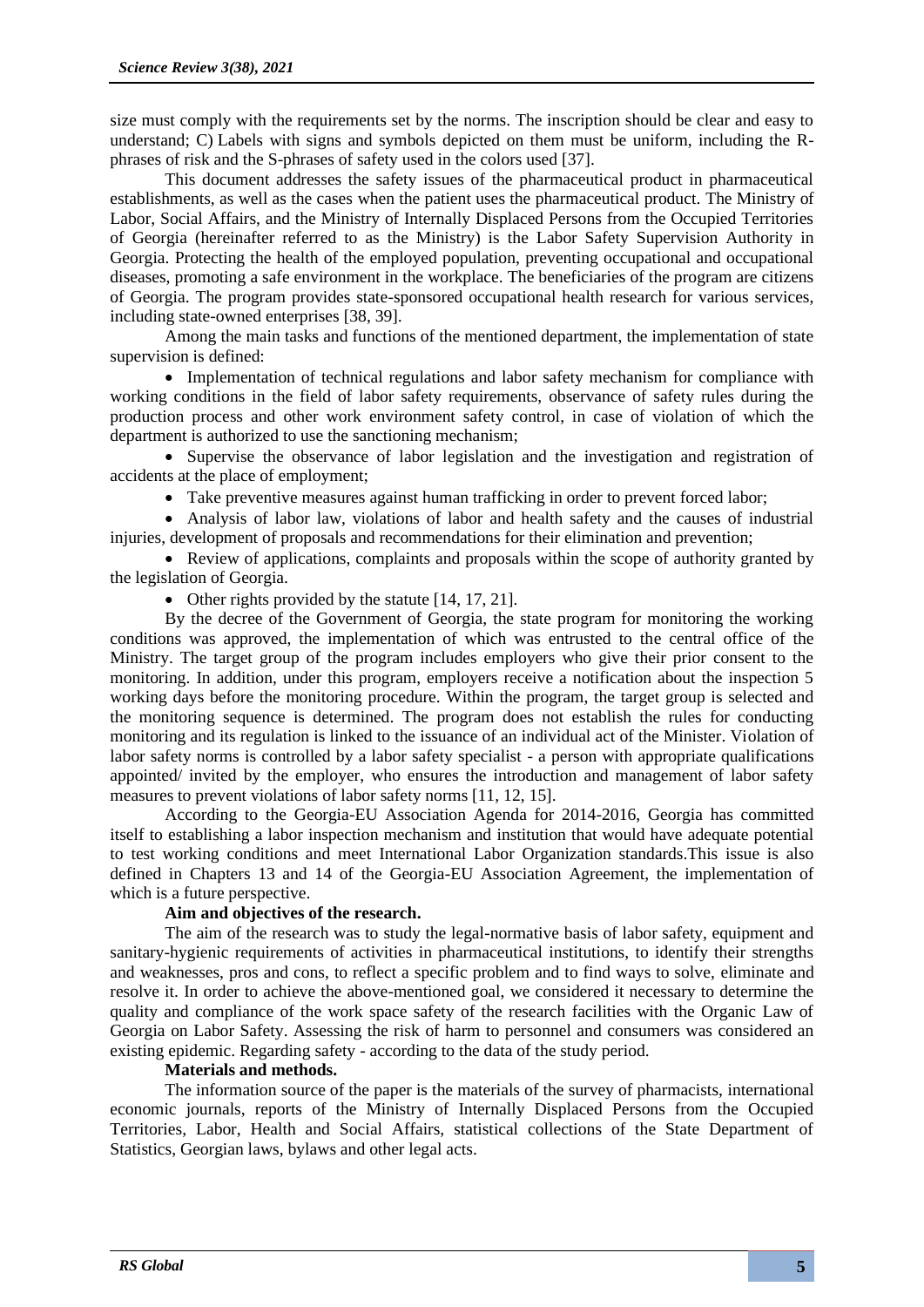In general, the subject of research was the Georgian pharmaceutical market, which creates a danger not only for consumers but also for employees. The objects of research are pharmacies operating in the market, pharmaceutical companies, pharmaceutical companies, regulatory bodies and employees working there.

Based on the existing theoretical foundations of occupational safety, we considered it necessary to identify the methodological and practical issues, the set of materials from which we selected the objects of research.

The 2 types of questionnaires for pharmacists were selected. The questionnaire, on the one hand, considers whether there is a regulatory legal framework on labor safety in Georgia and, on the other hand, whether all the requirements provided by the legal framework are met, to what extent they comply with the requirements and standards.

Through this questionnaire, we focused on the following key issues:

- What information do pharmacists have about occupational safety, including sanitation?
- Is labor safety in pharmaceutical institutions regulated in Georgia;
- Is there a legal normative basis for sanitary requirements;
- If regulated, then how much is actually done in pharmaceutical establishments;

• Whether employees are provided with information on safety rules when hired and whether there is an appropriate entry in the employment contract.

As a research method, we used specific quantitative and qualitative studies, based on the results of which we drew some conclusions and developed recommendations.

## **Results and discussion:**

The target segment of the research was 5 objects,

 $\geq 2$  of them were pharmaceutical factories:

- GMP Ltd;
- Neopharm Ltd.
- ➢ 2 Drugstores
- Pharmacy PSP Ltd
- Aversi-Pharma Ltd
- $\triangleright$  And the regulatory body

Ministry of Internally Displaced Persons from the Occupied Territories, Labor, Health and Social Affairs of Georgia, LEPL Agency for Regulation of Medical and Pharmaceutical Activities.

The answers to each question from each of the five objects are presented in summary form (we did not consider it necessary to present the results separately at this stage). With this we tried to present an overall picture of the data actually available. The survey was conducted with a precompiled questionnaire, the anonymity of the respondents was protected.

The start date of the study was October 2019, which lasted until May 2020. Thus, the data were collected, which we conditionally divided before the Covid-19-related contraction (February) and and during the Covid-19 activation period. In both cases, due to the current situation, we used the same topical questions. Accordingly, an average of 142 respondents (from all five facilities) were interviewed. The answers are presented with two data. All the first diagrams presented are data up to Covid-19. Second, even the data obtained during Covid19.

| Table 1. O 1. Is haber safety regulated in Occidia. |          |                 |                        |      |  |  |
|-----------------------------------------------------|----------|-----------------|------------------------|------|--|--|
| Before Covid-19 (%)                                 |          | Differences (%) | During Covid-19 $(\%)$ |      |  |  |
| Yes                                                 | $\Omega$ | 43.9            | Yes                    | 74.6 |  |  |
| $\overline{\text{No}}$                              |          | ت ر             | N <sub>0</sub>         | 19.5 |  |  |
| I do not know                                       | 44.1     | 38.4            | I do not know          |      |  |  |

Table 1. Q 1. Is labor safety regulated in Georgia?

The data show that 44.3% of respondents were not informed about labor safety regulations in Georgia. And, 25% thought that security was not regulated at all. However, it should be noted that during the pandemic, the survey was conducted again and 74.6% of respondents believe that occupational safety is regulated by law. We also note that the need for labor safety regulation is growing, accounting for 43.9%. See Table 1.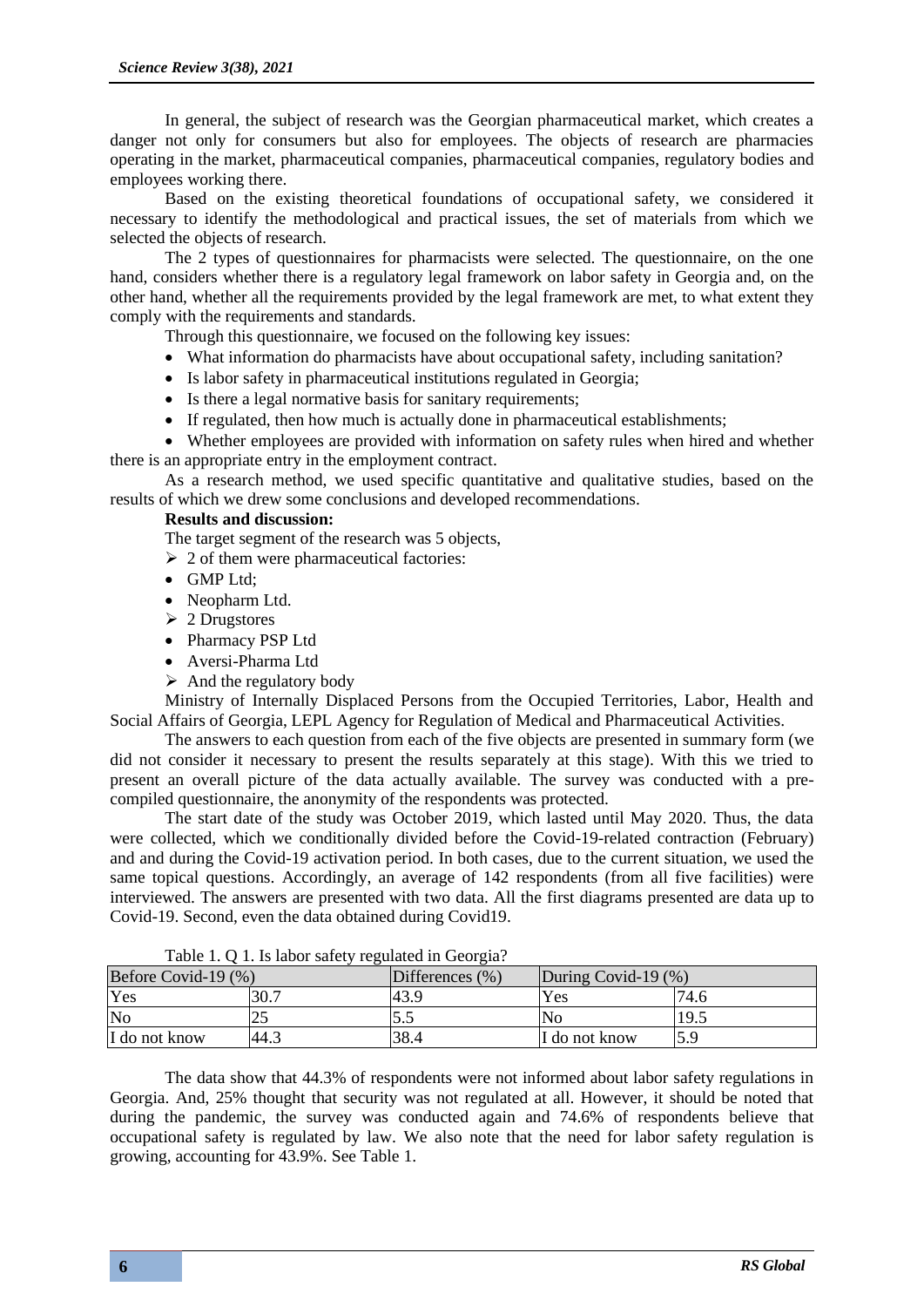|                     | $10010 - 1000$ $-1000$ $-1000$ $-1000$ $-1000$ $-1000$ |                     |                     |      |  |  |  |
|---------------------|--------------------------------------------------------|---------------------|---------------------|------|--|--|--|
| Before Covid-19 (%) |                                                        | Differences $(\% )$ | During Covid-19 (%) |      |  |  |  |
| Yes                 | 34.8                                                   | 33.8                | <b>Yes</b>          | 68.6 |  |  |  |
| No                  | 65.8                                                   |                     | No                  |      |  |  |  |
| I do not know       |                                                        |                     | I do not know       |      |  |  |  |

Table 2.  $\Omega$  2. Do you know the law on labor safety?

The answers to this question show that if 34.8% knew about the Labor Law of Georgia before the pandemic, the developed situation necessitated knowledge with a difference of 33.8%. See Table 2.

|  |  |  | Table 3. Q 3. Is labor safety regulated in pharmaceutical institutions? |  |
|--|--|--|-------------------------------------------------------------------------|--|
|--|--|--|-------------------------------------------------------------------------|--|

| Before Covid-19 $(\%)$ |      | Differences (%) | During Covid-19 (%) |      |
|------------------------|------|-----------------|---------------------|------|
| Yes                    | 30.3 | 40.0            | Yes                 | 70.3 |
| No                     | າາ   | .1.9            | No                  | 41.4 |
| I do not know          | 36.6 | 28.1            | I do not know       | 8.5  |

The data show that 30.3% of the respondents did not know about the regulation of occupational safety in a pharmaceutical facility before the pandemic. In the conditions of the pandemic, the interest in this direction increased by 40.0% and also the number of respondents who were unaware decreased from 36% to 28.1% from 8.5%, which somehow indicates a necessary tendency for self-development. See Table 3.

| Before Covid-19 (%) |      | Differences $(\% )$ | During Covid-19 $(\%)$ |      |
|---------------------|------|---------------------|------------------------|------|
| Yes                 | 41.8 | 319                 | $\operatorname{Yes}$   |      |
| No                  | 58.2 | 31.9                | <b>No</b>              | 26.3 |
| I do not know       |      |                     | I do not know          |      |

The answers to the question about the degree of informativeness about the sanitary requirements of the legal normative base in pharmaceutical institutions do not look very good. The data show that it seems that all respondents are familiar with this issue, but it seems that the current situation also played a role here and the degree of improvement of knowledge amounted to - 31.9%. See Table 4.

|                        |      | $10000$ $\sigma$ . O $\sigma$ , the balliary requirements required in sharmaceuteur racinties, |                        |      |
|------------------------|------|------------------------------------------------------------------------------------------------|------------------------|------|
| Before Covid-19 $(\%)$ |      | Differences $(\% )$                                                                            | During Covid-19 $(\%)$ |      |
| Yes                    | 32.4 |                                                                                                | Yes                    |      |
| N <sub>0</sub>         | 34.1 | .6%                                                                                            | N <sub>0</sub>         | 16.9 |
| I do not know          | 33.1 | 28                                                                                             | I do not know          |      |

Table 5. Q 5. Are sanitary requirements regulated in pharmaceutical facilities?

Unfortunately, 31.1% of respondents did not have information about the regulation of sanitary requirements. In this regard and 34.5% believed that it was not regulated. But in a re-survey, informatics increased by 45.6%, with 78% believing it to be regulated. The number of those who did not know decreased by 28% to 5.1%. See Table 5.

Table 6. Q 6. On the territory of Georgia, is there any registration of occupational disease at work with the existing high-risk, severe, harmful hazardous conditions?

| Before Covid-19 (%) |        | Differences $(\% )$ | During Covid-19 (%) |      |
|---------------------|--------|---------------------|---------------------|------|
| Yes                 | 41.8   | 9.0                 | <b>Yes</b>          | 50.8 |
| No                  | ل در ک | 0.8                 | No                  | 26.3 |
| I do not know       | 32.6   | <b>∕.</b>           | II do not know      | ററ റ |

On this question, we think that the level of informatics is low and it should also be noted that before the pandemic and during the pandemic, interest in this area changed by only 9.0%. There are small gaps between the responses of respondents who do not know whether accounting is taking place. See Table 6.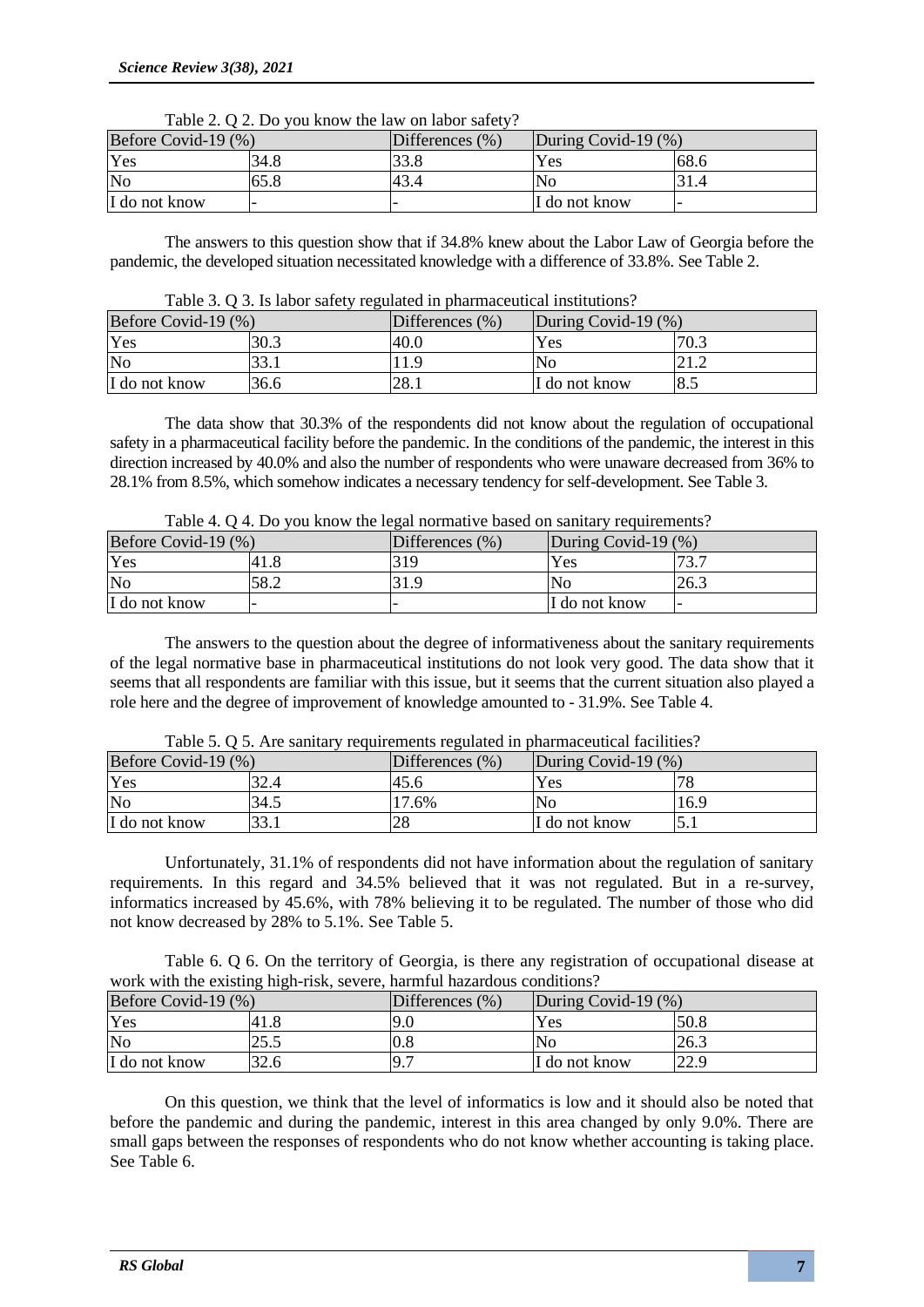| Before Covid-19 (%) |      | Differences $(\% )$ | During Covid-19 $(\%)$ |  |
|---------------------|------|---------------------|------------------------|--|
| Yes                 | 49.3 | 22.7%               | Yes                    |  |
| No                  | 50.7 | ד רר<br>44.1        | No                     |  |
| I do not know       |      |                     | I do not know          |  |

Interest in hiring employers to learn about occupational safety rules increased from 49.3% to 72% to 22.7%. Respondents who did not know and were not informed when hiring accounted for 50.0% which decreased by 22.7% and amounted to 28%. It should be noted that a high rate would be high on all of the above questions to maintain a high degree of information on all occupational safety regulations when hiring. We think that this information is important and should be taken into account. See Table 7.

Table 8. Q 8. Is there occupational safety at your workplace?

| Before Covid-19 $(\%)$ |      | Differences $(\% )$      | During Covid-19 $(\%)$ |      |
|------------------------|------|--------------------------|------------------------|------|
| Yes                    | 48.9 | 30.8                     | Yes                    | 79.7 |
| No                     | .    | 30.8                     | No                     | 20.3 |
| I do not know          |      | $\overline{\phantom{0}}$ | I do not know          |      |

It is noteworthy that 48.9% of respondents in the workplace believe that occupational safety is protected and 51% state that it is not protected, which changed significantly during the pandemic and increased by 30%. We think more attention is needed in this direction. See Table 8.

| Table 7. O2. IS the essence of your job a fabor safety specialist: |      |                     |                        |      |  |  |
|--------------------------------------------------------------------|------|---------------------|------------------------|------|--|--|
| Before Covid-19 (%)                                                |      | Differences $(\% )$ | During Covid-19 $(\%)$ |      |  |  |
| Yes                                                                | 39.4 | 12.3                | Yes                    |      |  |  |
| No                                                                 | 28.2 | 14.9                | lΝo                    | JJ.I |  |  |
| I do not know                                                      | 32.4 |                     | I do not know          | 15.3 |  |  |

Table 9. Q9. Is the essence of your job a labor safety specialist?

The urgency of this question has increased during the pandemic, but the respondents' answers are not in full compliance and a shortcoming has been identified. It is estimated that 51.7% of the institutions are security specialists. And the difference between pandemic and pandemic time is only 12.3%. See Table 9.

| Before Covid-19 $(\%)$ |      | Differences $(\% )$ | During Covid-19 $(\%)$ |                 |
|------------------------|------|---------------------|------------------------|-----------------|
| Yes                    | 49.6 |                     | Yes                    | $\overline{O7}$ |
| No                     | 50.4 |                     | ΙNο                    | 12.C            |
| I do not know          |      |                     | I do not know          |                 |

Table 10. Q 10. Are you aware of the health risk factors in your workspace?

It is unfortunate that 50% were unaware of the existence of health hazards in the workplace and the degree of interest in information during the pandemic changed by 37.6% to 87.2%. It should definitely be noted that pharmaceutical activity is associated with life-threatening substances. And especially if the touch is long. See Table 10.

Table 11. Q 11. Is the compliance of the production environment and the physical, chemical and biological factors of the labor process with the hygienic norms of your facility?

|                     | WILL CIOICELLED INTERNATIONAL COMPANY INTO THE COMPANY IS THE MILE IN ALCOHOLY OF |                     |                        |      |  |  |  |
|---------------------|-----------------------------------------------------------------------------------|---------------------|------------------------|------|--|--|--|
| Before Covid-19 (%) |                                                                                   | Differences $(\% )$ | During Covid-19 $(\%)$ |      |  |  |  |
| Yes                 | -44. .                                                                            |                     | Yes                    | 55.9 |  |  |  |
| No                  | ד רר<br>44.1                                                                      | 0.1                 | No                     | 28.8 |  |  |  |
| I do not know       | 32.6                                                                              | ل د ا               | II do not know         |      |  |  |  |

According to the answers to this question, there is no favorable situation in the pharmaceutical facility in this regard, the need for permanent identification of health hazards in the workplace has been identified. See Table 11.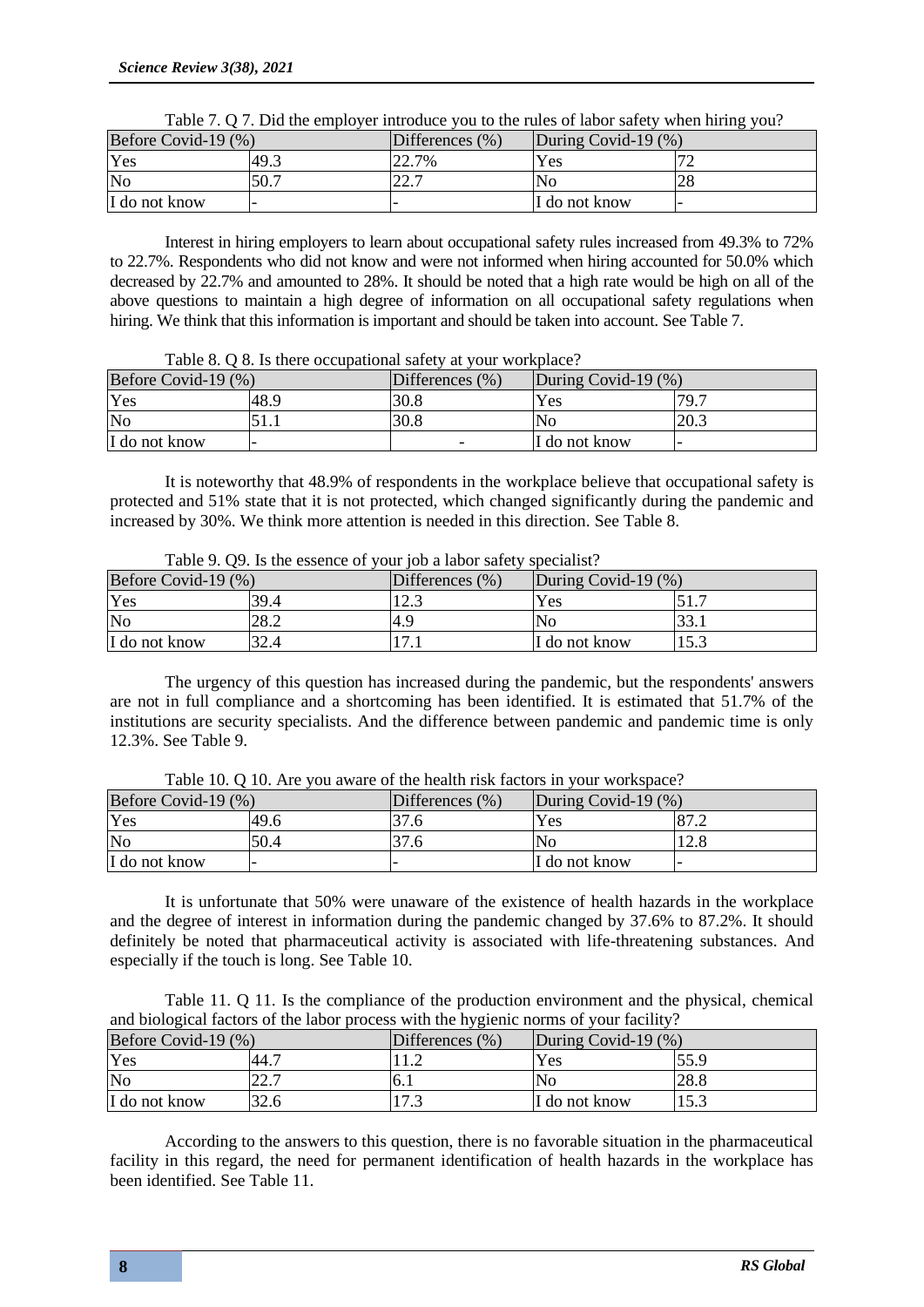|                     | $1.0010$ $1.00$ $1.0010$ $1.0010$ $1.0000$ $1.0000$ $1.0000$ $1.0000$ $1.0000$ $1.0000$ $1.0000$ |                     |                        |      |  |  |  |
|---------------------|--------------------------------------------------------------------------------------------------|---------------------|------------------------|------|--|--|--|
| Before Covid-19 (%) |                                                                                                  | Differences $(\% )$ | During Covid-19 $(\%)$ |      |  |  |  |
| Yes                 | 62.4                                                                                             | ل.، کەل             | Yes                    | 94.9 |  |  |  |
| No                  |                                                                                                  | ل.، کە ب            | Nο                     |      |  |  |  |
| I do not know       |                                                                                                  |                     | I do not know          |      |  |  |  |

Table 12. Q 12. Is there an evacuation board/drawing in your workspace?

Before the pandemic, 62.1% said that during the pandemic - 94.9%, according to the survey results, during the pandemic, the number of medical institutions where the evacuation board was posted increased by 32.5%. It is known that the evacuation board is a plan of the floors of a building (pharmacy), which shows the evacuation exits, rescue facilities and their locations, etc. The spread of the evacuation board in the pharmacy was due to the sharply increased number of patients in pandemic conditions and the stressful environment created by the situation caused the pharmacists to lose attention, thus increasing the risk of harmful events (flammable substance ignition, fire hazard, etc.). See Table 12.

Table 13. Q 13. Do you think that all workplaces should have the appropriate safety requirements? (Fire extinguisher, hood, alarm, etc.)?

| Before Covid-19 (%) |      | Differences $(\% )$ | During Covid-19 $(\%)$ |       |
|---------------------|------|---------------------|------------------------|-------|
| Yes                 | ר רד | 20.8                | Yes                    | $Q_4$ |
| $\overline{\rm No}$ | 26.8 | 20.8                | No                     |       |
| I do not know       |      |                     | I do not know          |       |

Prior to the pandemic, 26.8% of respondents thought that appropriate safety precautions were not necessary in the facility, however, the current situation changed the majority view on this issue and 94% of respondents after the pandemic noted the need for appropriate security equipment, which was completely logical. The quarantine and isolation declared during the pandemic led to a change in the usual rhythm of life before adapting to the existing situation, people had to deal with a situation that was foreign and unusual to them, and mistakes were often made at high risk of adverse events. There has been an increase in rescue services, fire and emergency medical services and, consequently, continuous work in a busy schedule. All this made it necessary to place appropriate safety equipment in the workplace to be able to respond in a timely manner to the situations created. See Table 13.

Table 14. Q 14. Do you think the institution should take into account psycho-social factors (stress, communication, post-traumatic stress)?

| Before Covid-19 (%) |      | Differences $(\% )$ | During Covid-19 $(\%)$ |                                  |
|---------------------|------|---------------------|------------------------|----------------------------------|
| Yes                 | 66.2 |                     | Yes                    | $\circ$ $\circ$<br>$O\angle 0.4$ |
| No                  |      | <u>.</u>            | 'No                    | 16.9                             |
| I do not know       | 14.8 | 13.9                | II do not know         | 0.9                              |

Almost all respondents to this question state that psycho-social factors should be taken into account in the institution. And positive responses, i.e. necessity before pandemic and pandemic time difference was 16%. Difference (66.2% before pandemic and 82.2% during pandemic). But it should also be noted that  $33.8$  (19 + 14.8) does not know the psycho-social factors should be taken into account in the institution. See Table 14.

| Before Covid-19 (%) |       | Differences (%) | During Covid-19 $(\%)$ |     |
|---------------------|-------|-----------------|------------------------|-----|
| Yes                 | -84.5 |                 | Yes                    | ن ر |
| No                  | ن د ب |                 | No                     | ن ک |
| I do not know       |       |                 | I do not know          |     |

Table 15. Q 15. Do you think if it is necessary to teach labor safety rules as a discipline?

Quite interesting answers to the question of whether safety rules need to be learned. In both cases, the difference between the responses of the respondents is small and 13%. Nearly 90% believe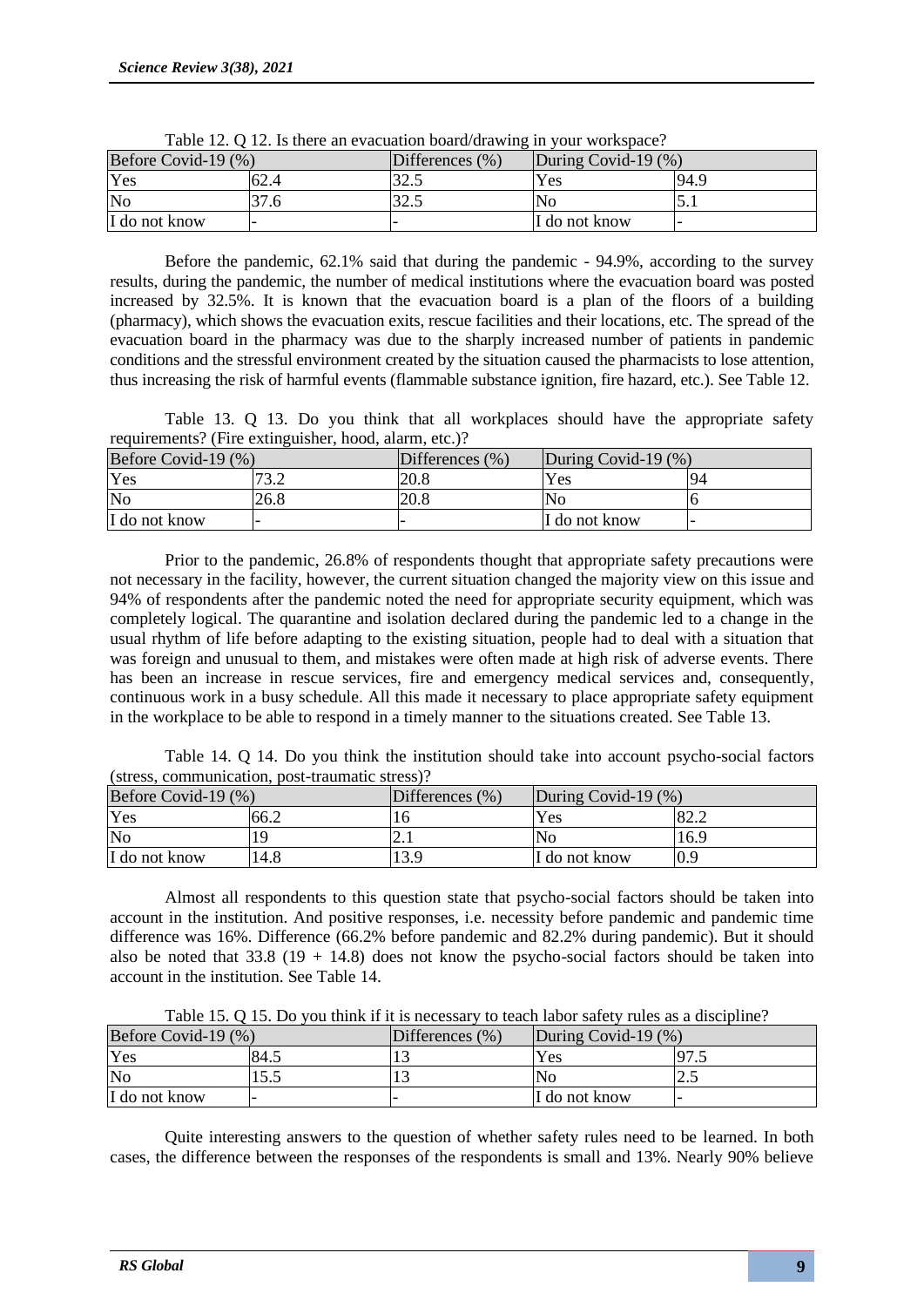that occupational safety needs to be taught. And as far as I know to date this issue is included in the Pharm Case and Organization and Economics curriculum. See Table 15.

| Before Covid-19 (%) |      | Differences $(\%)$ | During Covid-19 $(\%)$ |      |
|---------------------|------|--------------------|------------------------|------|
| Yes                 | 63.4 | 36.5               | Yes                    | 99.9 |
| $\overline{\rm No}$ | 36.6 | 36.5               | No                     | V. I |
| I do not know       |      |                    | I do not know          |      |

Table 16. Q 16. Is there a dezo-barrier in the pharmaceutical facility / pharmacy?

It is noteworthy that before the pandemic, 36.6% of respondents reported that there were no dezo barriers in pharmacies. The results of the survey differ significantly from the data obtained during COVID-19 infection. 99.9% of respondents confirm that there are dezo barriers in pharmacies. See Table 16.

| Before Covid-19 $(\%)$ |      | Differences (%) | During Covid-19 $(\%)$ |      |
|------------------------|------|-----------------|------------------------|------|
| Yes                    | 75 7 | 23.5            | Yes                    | 98.7 |
| N <sub>0</sub>         | 24.8 | 23.5            | lΝo                    |      |
| I do not know          |      |                 | I do not know          |      |

In this case, the protective glasses at the pharmacy counters, or the specialist and patient separating glasses mentioned above, were significantly increased during the pandemic. But more than 23% of respondents think they do not know. See Table 17.

# **Conclusions.**

Based on the study of the problems of this issue and the results of the research, we can draw the following conclusions:

 $\triangleright$  At present, the legal-normative base of labor safety, equipment and sanitary-hygienic requirements in Georgia creates a safe environment for activities in pharmaceutical establishments, the permanent control of compliance with the norms of which guarantees full protection for those in contact with the pharmaceutical product;

➢ We believe that the right, legal approach, strict control and state policy in the field of drug trafficking are a prerequisite for creating a safe environment. Most importantly, despite the interests of the owners of the Georgian pharmaceutical industry and modern marketing approaches, the safety of the population and employees remains a priority;

 $\triangleright$  Evaluation and analysis of the data obtained from our research suggest that there is a need to tighten and control safety regulations in the pharmaceutical facility;

 $\geq 44.3\%$  of respondents are not informed about labor safety regulations in Georgia;

 $\triangleright$  More than 33% of respondents are unaware of the regulation of occupational safety in a pharmaceutical facility;

➢ Low legal-normative base and level of awareness on sanitary requirements in pharmaceutical institutions;

 $\geq 50\%$  of respondents were unaware of the presence of potential or existing health hazards in the workplace.

➢ Pharmaceutical establishments do not comply with the hygienic norms of the internal and external environment, physical, chemical and biological factors of the labor process. The facility also does not take into account psychosocial factors related to safety (stress, communication, posttraumatic stress, etc.);

 $\triangleright$  Most pharmaceutical establishments (50-60%) do not have a fire board with appropriate equipment, evacuation exit and scheme. Also has no person responsible for the matter;

 $\triangleright$  Disobsibility and specialist protection / separation facility prior to pandemic were minimal (increased by 99%) during pandemic;

 $\triangleright$  97% of respondents believe that labor safety should be taught in all its characteristics.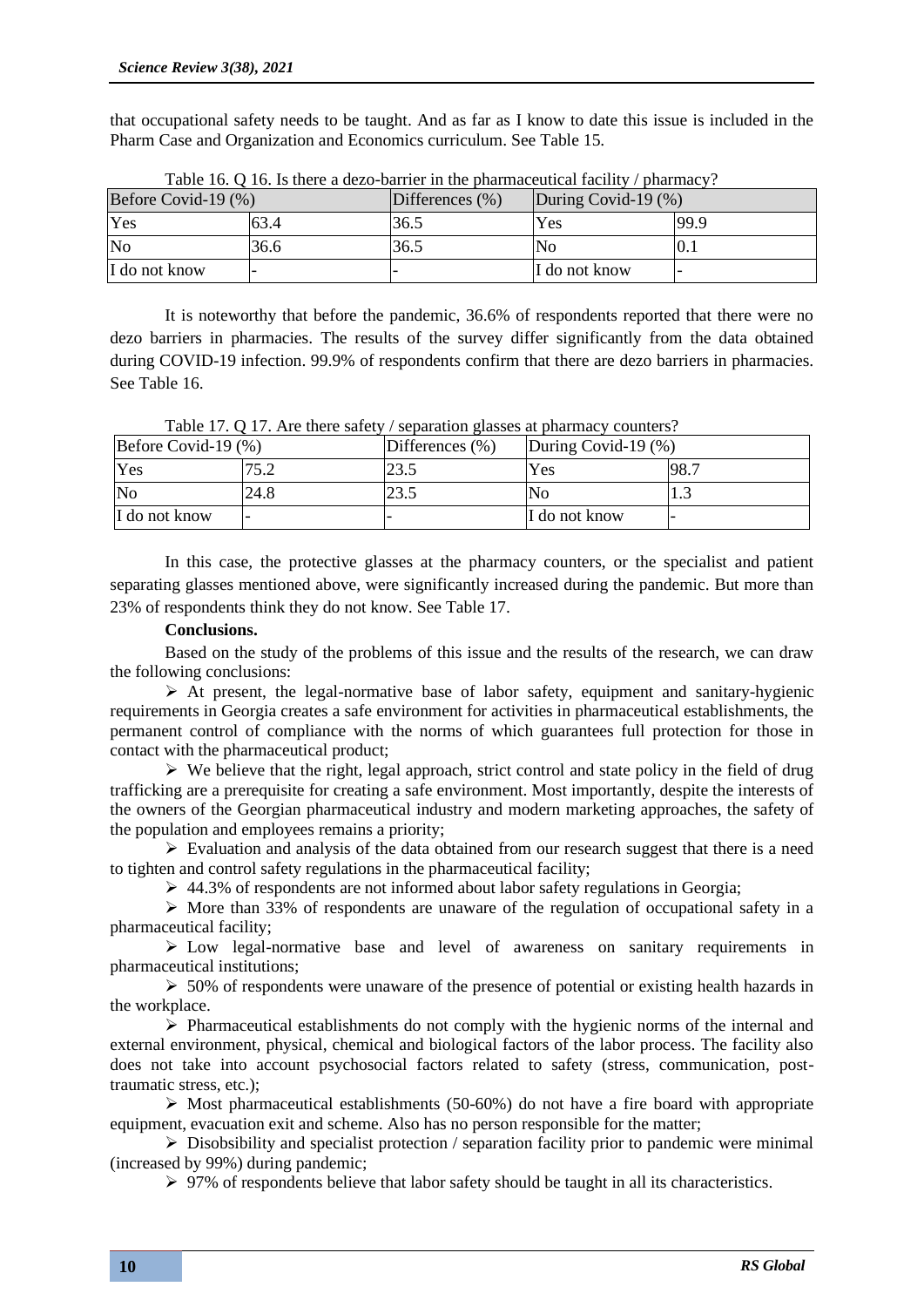## **Recommendations.**

Based on the analysis of the literature, the current situation and the results of the research, we have made the following recommendations:

➢ Healthcare is the area of activity that is most strictly regulated by the state. Today, the health care system, which includes all departmental and sectoral levels of the state economy, is not only a combination of medical-prophylactic, rehabilitation and recovery institutions, but also it is closely connected with ecology, labor protection, social programs, etc.

 $\triangleright$  One of the most important functions of health is to promote and restore the balance and harmony of individual and public health. We think we need:

 $\triangleright$  Expand the scope of the draft law on labor safety and extend it to all places of employment, without exception;

➢ Equip the Labor Inspectorate with an unconditional and free access to the places of employment, which implies the authority of the mechanism, by its own decision, to carry out inspections of the places of employment without the prior permission of the court;

➢ The Law of Georgia on Labor Safety envisages an appropriate system of sanctions, including the proper rules for the application of sanctions and adequate amounts of fines, which will have both preventive and responsive effects;

➢ The state should create an appropriate legislative and institutional framework; We think this will help transform the existing department into an effective labor inspectorate. The possibility will be created of the institutional capacity of its independence and efficiency, and the law will also provide guarantees for the individual independence of inspectors; Also, the bill should directly refer to the Labor Inspectorate as the body responsible for law enforcement.

#### **REFERENCES**

- 1. Technical Regulation on Fire Safety Terms and Conditions, 2011, Annex №1
- 2. Labor Code, Minister of Labor, Health and Social Affairs of Georgia; Article 17.1.
- 3. N. Sulashvili, M. Beglaryan, S. Kocharyan, N. Gorgaslidze; Scientifically Study Of Prospects of Modern Scientific Achievements And Research Challenges of Pharmacists Occupational Features In Pharmaceutics And Medicine; Удк 615.1:339.188 ISSN 2415-8593 Materials of IX International Scientific-Practical Conference- "Management And Marketing In The Modern Economy, Science, Education and Practice".Ministry of Health of Ukraine; Ministry of Education and Science of Ukraine; Ukrainian Marketing Association, National Pharmaceutical University of Ukraine,Department Of Pharmaceutical Management and Marketing. March 18, 2021, Kharkiv. Pp:26-41.
- 4. Julakidze E. Fundamentals of Management, Kutaisi, Khandzta Publishing House, 2013[.Ashbourne Eide,](https://www.google.com/search?biw=958&bih=959&q=19.+Ashbourne+Eide,+Katharina+Krause,+Alan+Rosa,+Economic,+Social+and+Handbook+of+Cultural+Rights+,+Second+Revised+Edition,+p.+263.+2+Ibid.,+P.+268.&sa=X&ved=2ahUKEwi-6fKe2tXsAhWRyoUKHW7nCsgQgwN6BAgGEAE)  [Katharina Krause, Alan Rosa, Economic, Social and Handbook of Cultural Rights , Second Revised](https://www.google.com/search?biw=958&bih=959&q=19.+Ashbourne+Eide,+Katharina+Krause,+Alan+Rosa,+Economic,+Social+and+Handbook+of+Cultural+Rights+,+Second+Revised+Edition,+p.+263.+2+Ibid.,+P.+268.&sa=X&ved=2ahUKEwi-6fKe2tXsAhWRyoUKHW7nCsgQgwN6BAgGEAE)  [Edition, p. 263. 2 Ibid., P. 268.](https://www.google.com/search?biw=958&bih=959&q=19.+Ashbourne+Eide,+Katharina+Krause,+Alan+Rosa,+Economic,+Social+and+Handbook+of+Cultural+Rights+,+Second+Revised+Edition,+p.+263.+2+Ibid.,+P.+268.&sa=X&ved=2ahUKEwi-6fKe2tXsAhWRyoUKHW7nCsgQgwN6BAgGEAE)
- 5. European Commission EudraLex Volume 4 Good Manufacturing Practice (GMP) guidelines; 2017.
- 6. FDA Food and Drug Administration. 2018.
- 7. ICCCS-International Confederation of Contamination Control Societes, 2014.
- 8. Institute of Environmental Sciences and Technology IEST-RP-CC023- "microorganisms in cleanrooms", 2016.
- 9. Institute of Environmental Sciences and Technology IEST-RP-CC027 "Personnel practices and procedures in cleanroom and controlled anviroments"; 2018.
- 10. ISO International Organization for Standardization. 2020.
- 11. Resolution N38 of the Government of Georgia of 5 February 2015 "On the Approval of the State Program for Monitoring Labor Conditions" 189 Ibid., Article 3; 191 Ibid., Article 3.3.
- 12. Order N147 / N of the Minister of Labor, Health and Social Affairs of Georgia of May 3, 2007 "On Approval of the List of Hard, Harmful and Dangerous Jobs"
- 13. Order N01-10 / N of the Minister of Labor, Health and Social Affairs of Georgia of April 21, 2015, Article 2.1.
- 14. N. Sulashvili, M. Beglaryan, N. Gorgaslidze, S. Kocharyan, N. Chichoyan; The Scientific Discussion of the Features of Pharmaceutical Occupational Principles Adjustment, Challenges, Perspectives and Innovations; Tbilisi State Medical University, Faculty of Public Health; Conference Book; of the First Interanational Conference "Future of Health Care in the 21 Century", Tbilisi-2021; Pp:108-135.
- 15. Order N215 / N of the Minister of Labor, Health and Social Affairs of Georgia of July 11, 2007 "On the List and Approval of the Rules for Compulsory Periodic Medical Examination of the Employee at the Employer's Expense". 195 Ibid., Annex N1, first paragraph.
- 16. Retrieved from http://www.matsne.gov.ge 30016007010003017653, 2008, Article 5-6.
- 17. Retrieved from http://www.matsne.gov.ge 30016007010003017653, 2008, Article 5.
- 18. PHSS-Pharmaceutical Regulation And Pharmaceutical Science. 2019.